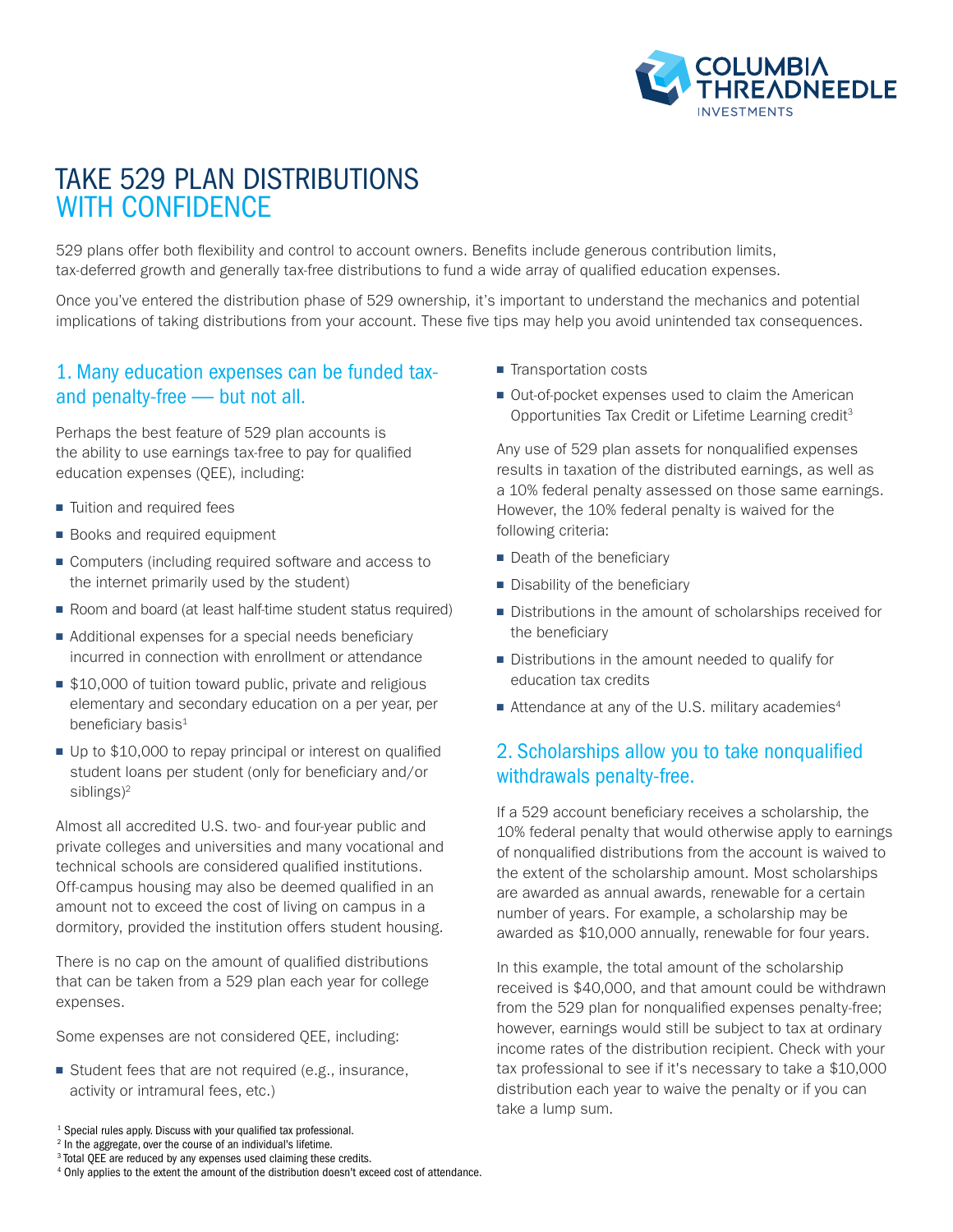Being able to direct distributions to the beneficiary provides an added opportunity for tax mitigation on nonqualified distributions.

- ▶ Suppose the owner of a 529 account wants to use a portion of the funds to pay for a wedding for her daughter, the beneficiary.
- Also suppose that the beneficiary received a scholarship in the amount of \$40,000 while attending a qualified higher education institution.

In this case, the account owner can withdraw \$40,000 penalty-free due to the receipt of the scholarship. And if the beneficiary is subject to a lower marginal tax rate, the owner can direct the distribution payable to her so that the prorata earnings portion is taxable at her lower rate.

### 3. You may receive Form  $1099 - Q<sub>5</sub>$  but that doesn't always mean you owe taxes.

All distributions from a 529 plan, whether qualified or not, result in the generation of a Form 1099-Q. Form 1099-Q is sent to the recipient of the distribution and must be included on the recipient's tax return for the year received. Distributions from 529 plans can be made to the:

- Education institution
- Designated beneficiary
- Account owner

For distributions made payable directly to the institution or beneficiary, the beneficiary receives Form 1099-Q and it is reported under their Social Security number. Account owners receive Form 1099-Q for distributions made payable to themselves.

All 529 plan withdrawals are pro-rata, meaning that the earnings are distributed in proportion to the overall breakdown of contributions and earnings in the account at the time of the distribution. Consider this hypothetical example:



The earnings portion of any distribution is withdrawn tax-free for qualified expenses but is subject to tax at the recipient's ordinary income rate and a potential 10% federal penalty if used for nonqualified expenses. So, it's up to the distribution recipient and their tax professional to determine:

- Is the withdrawal a qualified distribution as defined by Section 529 of the internal revenue code?
- If not, is there an applicable penalty waiver?

The earnings portion of any nonqualified distributions is subject to tax at the recipient's ordinary income rate.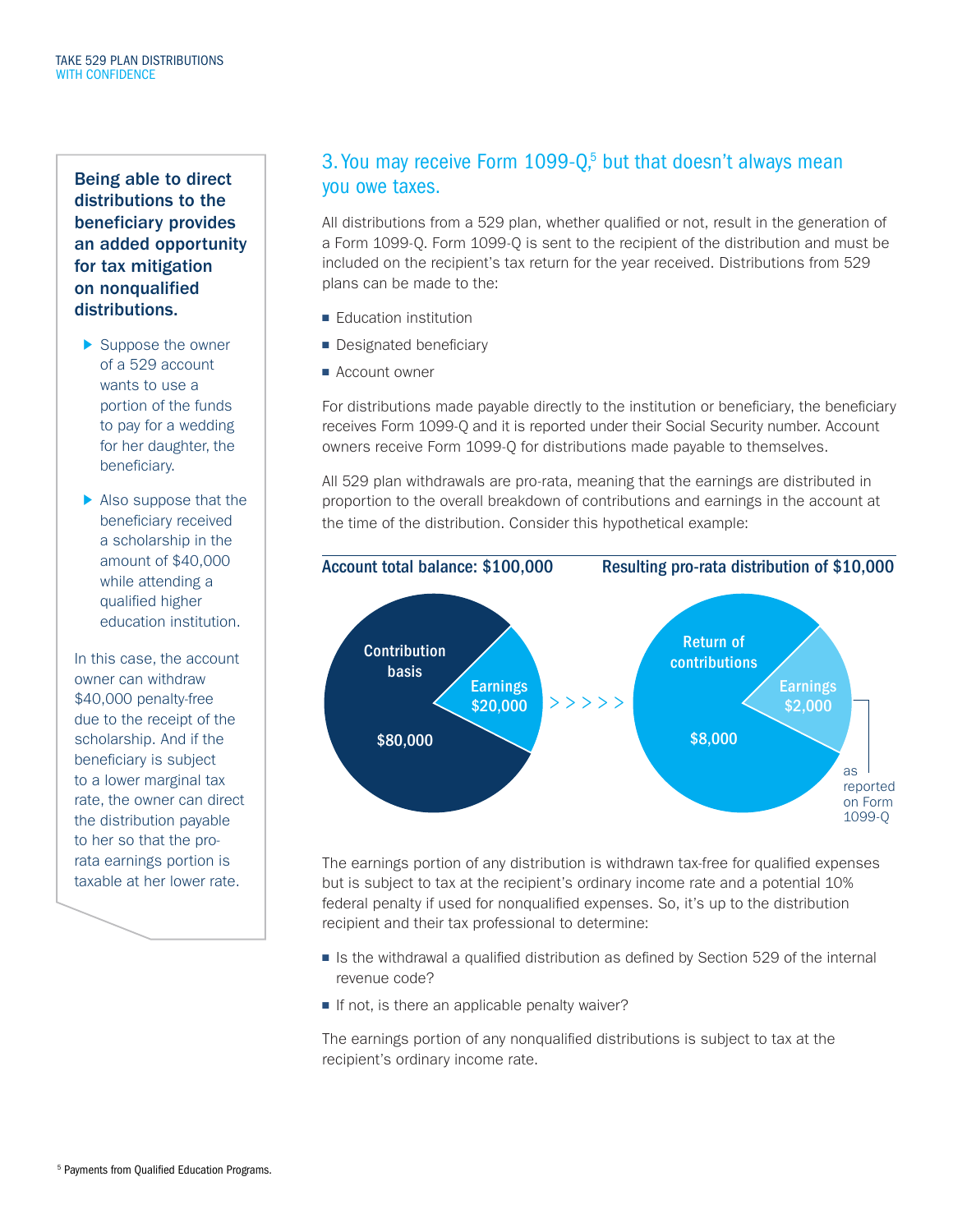# 4. Be careful how much you withdraw in anticipation of future expenses.

Qualified distributions from 529 plans should be taken in the same taxable year the associated expense was incurred. Additionally, a withdrawal of funds can be considered a qualified distribution if it is used to pay for expenses that may be incurred within the first three months of the subsequent year. For example, you may choose to take a distribution in December, for a tuition bill that you know will be arriving in January of the following year. However, there's no requirement that distributions be taken prior or in direct relation to specific expenses. So account owners can easily reimburse themselves for expenses paid throughout the year with one distribution.

Account owners should be mindful, however, not to withdraw too much money in anticipation of expenses that do not materialize, as these excess withdrawals are not eligible for recontribution to the same beneficiary's 529 plan account within 60 days unless they're refunded directly from the qualified educational institution. It's important for the participant to keep accurate records of expenditures in the event of an audit.

If the account owner takes a distribution more than the amount needed to offset qualified expenses, there is a potential work-around to prevent the excess amount being treated as a nonqualified distribution. If the account owner acts within 60 days, the unneeded funds could be recontributed to a different 529 plan as an indirect rollover for the same beneficiary or another beneficiary who is a family member of the original beneficiary as long as a rollover for the same beneficiary has not occurred within the previous 12 months.

# 5. 529A accounts offer opportunities for individuals with disabilities and their families.

With the passage of the Achieving a Better Life Experience (ABLE) Act in 2014 and the birth of 529A accounts, individuals with disabilities can now take advantage of 529 and 529A account saving strategies.

529A accounts, also known as ABLE accounts, can be established for any disabled individual with an age of

onset of less than 26 years old. ABLE accounts can be used tax-free to pay for any disability related expenses. However, ABLE accounts can only be funded up to \$16,000 per year in aggregate contributions.<sup>6</sup>

Rollovers are one way to take full advantage of ABLE accounts.<sup>7</sup> The Internal Revenue Code allows one tax-free rollover of assets within 60 days from a 529 account to a 529A account for the same beneficiary or a member of the family of the beneficiary per 12-month period.<sup>8</sup> Account owners who have funded a 529 account can roll up to \$16,000 per year into an ABLE account to be used tax-free for any of these expenses:

- Education
- Transportation
- Assistive technology
- Preventative care
- Legal fees
- Funeral and burial expenses
- Housing
- Employment training and support
- Personal support services
- Financial services
- Oversight and monitoring
- Other expenses approved by the IRS

#### The bottom line

There's a lot of education on how to fund 529 plan accounts — how much to invest, gifting limits, etc. But knowing how and when to take 529 plan distributions can be just as important to participants. And understanding the mechanics and options can make for an easier experience with fewer tax consequences. Few financial vehicles provide account owners with as much flexibility and control as 529 plans, and fortunately those benefits extend to distributions.

8 The rollover provision is set to expire on January 1, 2026 unless Congress acts to extend or make the provision permanent.

<sup>6</sup> In 2022.

<sup>7</sup> Rollovers from 529 accounts to 529A accounts may affect eligibility for government benefits and have other tax consequences. Speak to your tax adviser to determine whether a rollover makes sense for your situation.